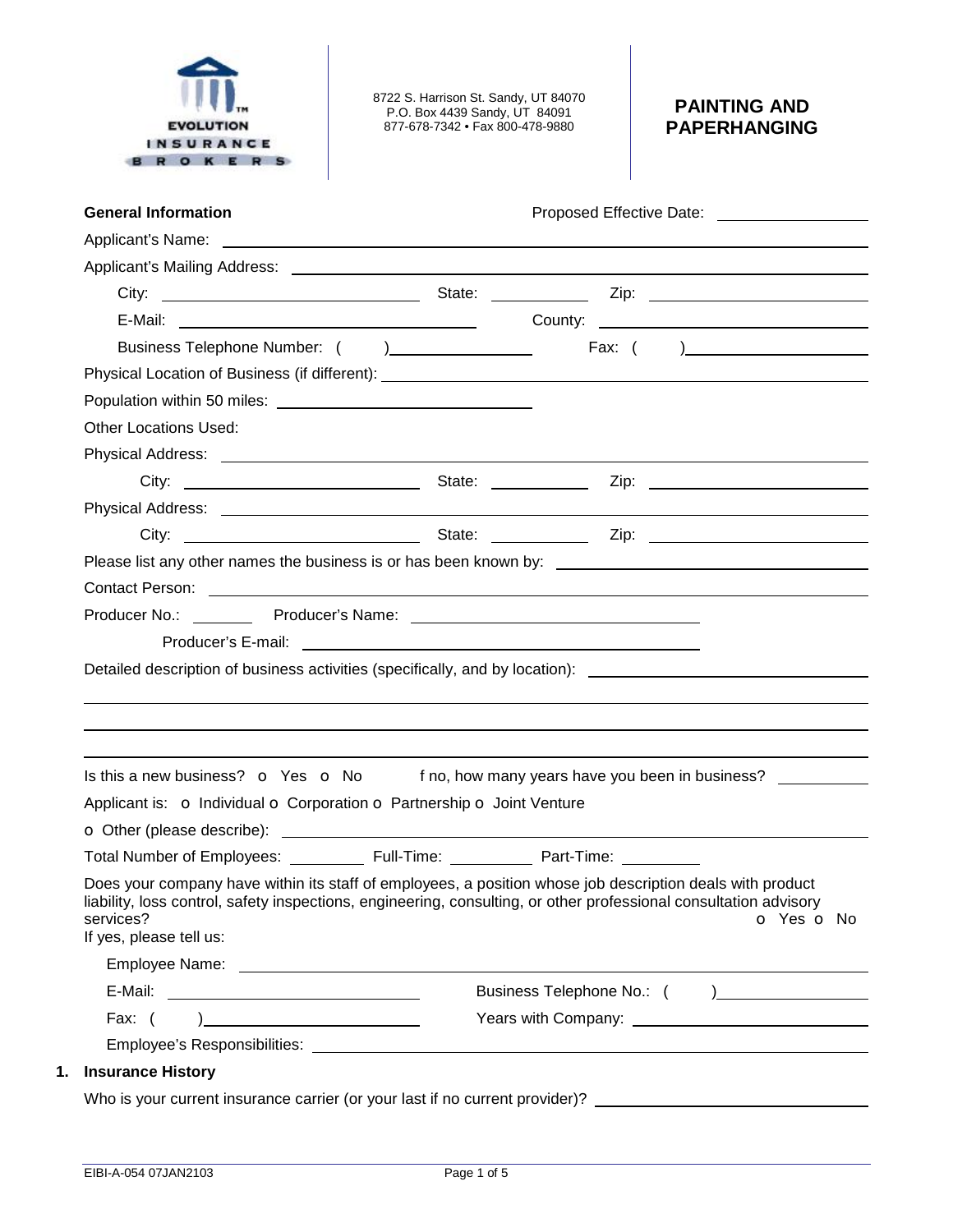Provide name(s) for all insurance companies that have provided Applicant insurance for the last three years:

|                                                                                                                                                                        | Coverage: | Coverage: | Coverage:  |
|------------------------------------------------------------------------------------------------------------------------------------------------------------------------|-----------|-----------|------------|
| <b>Company Name</b>                                                                                                                                                    |           |           |            |
| <b>Expiration Date</b>                                                                                                                                                 |           |           |            |
| <b>Annual Premium</b>                                                                                                                                                  | \$        | \$        | \$         |
| Has the Applicant or any predecessor or related person or entity ever had a claim?<br>Attach a five year loss/claims history, including details. (REQUIRED)            |           |           | O Yes O No |
| Have you had any incident, event, occurrence, loss, or Wrongful Act which might give rise to a Claim covered by<br>this Policy, prior to the inception of this Policy? |           |           | Yes o No   |

If yes, please explain:

Has the Applicant, or anyone on the Applicant's behalf, attempted to place this risk in standard markets?

o Yes o No

If the standard markets are declining placement, please explain why:

### **2. Desired Insurance**

#### **Limit of Liability:**

|              | Per Act/Aggregate     | 0R      | Per Person/Per Act/Aggregate    |
|--------------|-----------------------|---------|---------------------------------|
| $\circ$      | \$50,000/\$100,000    | $\circ$ | \$25,000/\$50,000/\$100,000     |
| $\circ$      | \$150,000/\$300,000   | $\circ$ | \$75,000/\$150,000/\$300,000    |
| $\circ$      | \$250,000/\$1,000,000 | $\circ$ | \$100,000/\$250,000/\$1,000,000 |
| $\circ$      | \$500,000/\$1,000,000 | $\circ$ | \$250,000/\$500,000/\$1,000,000 |
| $\mathbf{o}$ | ::Dther               | $\circ$ | Other:                          |

**Self-Insured Retention (SIR):**  $\sigma$  \$1,000 (Minimum)  $\sigma$  \$1,500  $\sigma$  \$2,500  $\sigma$  \$5,000  $\sigma$  \$10,000

#### **3. Business Activities**

- 1. How many years of experience?
- 2. Number of non-operational employees (salesmen, collectors, messengers, drivers, draftsmen, clerical):

# 3. Total Annual Payroll: \$

| Operations Payroll - Painting<br>Exterior                   | \$<br>Office and Clerical         | \$ |
|-------------------------------------------------------------|-----------------------------------|----|
| Operations Payroll - Painting<br>and Paper Hanging Interior | \$<br>Executive and<br>Management | \$ |
| Dry Wall/Plaster Repair or<br>Carpentry Installation        | \$<br><b>Outside Sales</b>        | \$ |
| <b>Other Contractor Services</b>                            | \$<br>Other (please describe):    | \$ |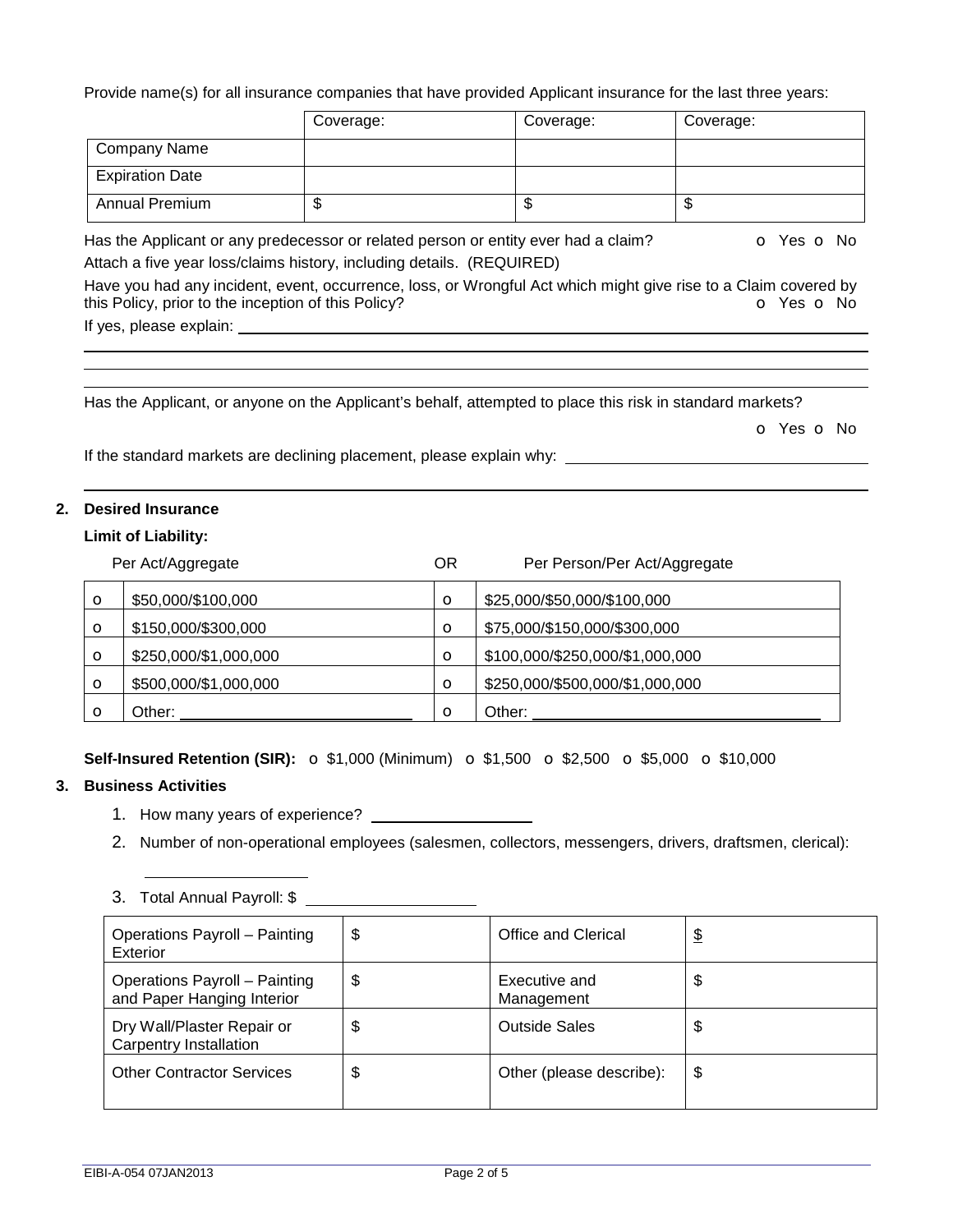4. Identify the percentage of your business operations which are:

| Commercial – not over 2 stories                                       | % |
|-----------------------------------------------------------------------|---|
| Commercial – over 2 stories                                           | % |
| Residential – single family or twin home – not over 2 story structure | % |
| Heavy commercial bridges, overpasses, tanks, factories, MFG Plants    | % |
| Any spraying of plastics or other industrial coating                  | % |

5. Estimate total gross receipts from exterior painting operations only, including material and repair services for next 12 months:

| Commercial  |  |
|-------------|--|
| Residential |  |

6. Estimated gross receipts from interior painting/paper hanging operations only, including material and repair services for next 12 months:

| Commercial  |  |
|-------------|--|
| Residential |  |

- 7. Total gross annual receipts from all business operations—painting, paperhanging and non-painting or paperhanging operations, and product sales, retail sales, other work: \$
- 8. Total gross annual receipts from new construction—painting/paperhanging inside contractor services:  $\frac{1}{2}$   $\frac{1}{2}$   $\frac{1}{2}$   $\frac{1}{2}$   $\frac{1}{2}$   $\frac{1}{2}$   $\frac{1}{2}$   $\frac{1}{2}$   $\frac{1}{2}$   $\frac{1}{2}$   $\frac{1}{2}$   $\frac{1}{2}$   $\frac{1}{2}$   $\frac{1}{2}$   $\frac{1}{2}$   $\frac{1}{2}$   $\frac{1}{2}$   $\frac{1}{2}$   $\frac{1}{2}$   $\frac{1}{2}$   $\frac{1}{2}$   $\frac{1}{2}$
- 9. Total gross annual receipts from new construction—outside painting operations only:  $\frac{1}{2}$

|              | 10. What percent of your total gross receipts is received from sub-contracted work you perform for other |            |
|--------------|----------------------------------------------------------------------------------------------------------|------------|
| contractors? |                                                                                                          | %          |
|              | 11. What percent of work is service on old homes?                                                        | %          |
|              | 12. What percent of work is service on new homes?                                                        | %          |
|              | 13. What percent of work is light carpentry and wall/ceiling repair residential?                         | %          |
|              | 14. What percent of work is commercial?                                                                  | ℅          |
|              | 15. Does your business:                                                                                  |            |
| a.           | Perform renovations involving structural change to load-bearing walls?                                   | O Yes O No |
| b.           | Perform external work above two stories?                                                                 | O Yes O No |
| c.           | Lease or rent equipment to others?                                                                       | O Yes O No |
|              |                                                                                                          |            |
| d.           | Lease or rent equipment from others?                                                                     | O Yes O No |
|              | If yes, what?                                                                                            |            |
| е.           | Distribute or sell (retail) building materials or supplies                                               |            |
|              | for installation by others?                                                                              | O Yes O No |
|              | If yes, show annual gross receipts from distribution or sale? \$                                         |            |
| f.           | Do you hire Sub-Contractors?                                                                             | O Yes O No |
|              | If yes,                                                                                                  |            |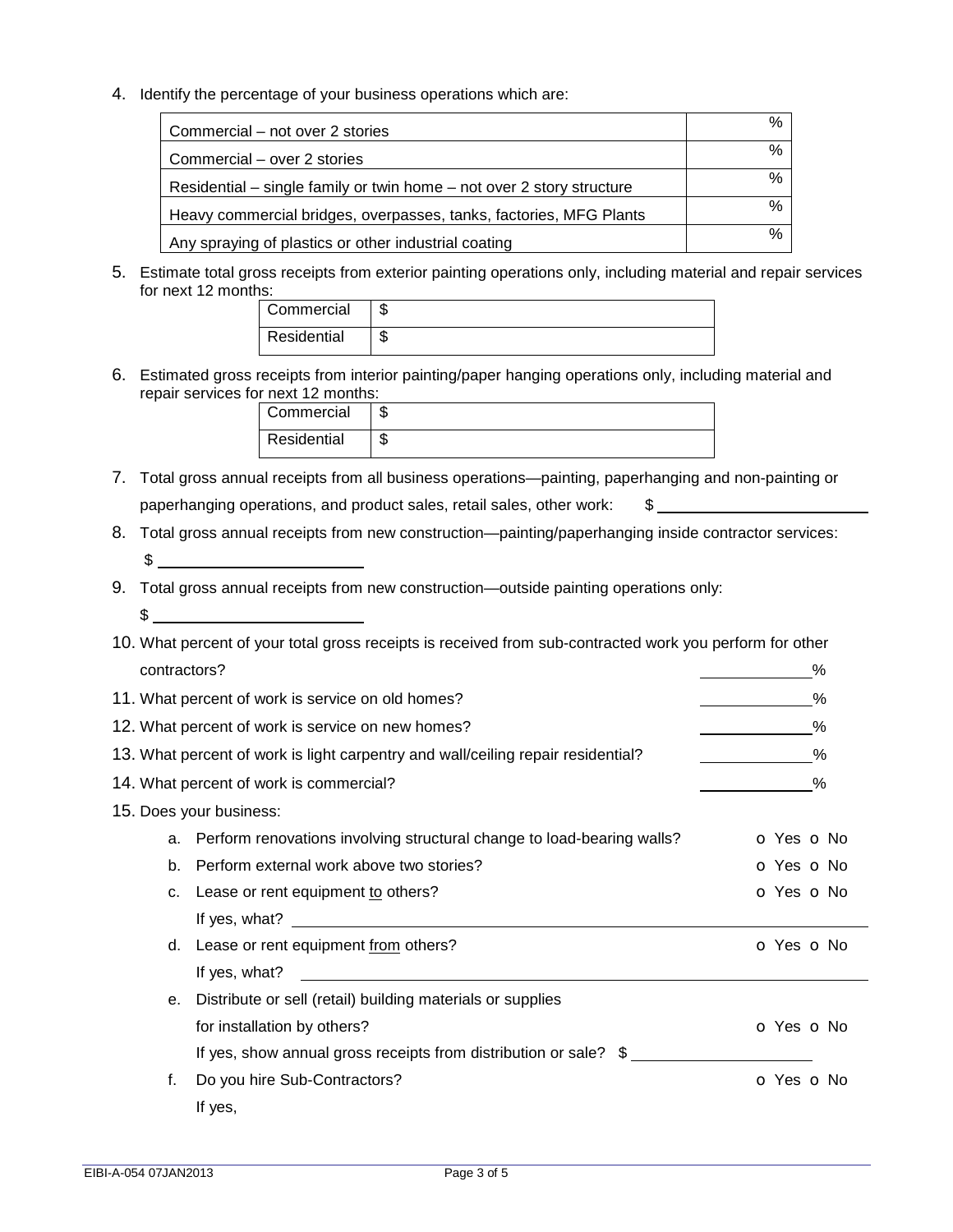| i. Do you require certification and evidence of liability insurance from Sub-Contractors? |
|-------------------------------------------------------------------------------------------|
| O Yes O No                                                                                |
| ii. Do you require evidence of Workers Compensation insurance from Sub-Contractors?       |
| o Yes o No                                                                                |
| iii. Gross annual receipts from work sub-contracted out: \$                               |
| iv. Explain type of work you sub-contracted out:                                          |

#### **REPRESENTATIONS AND WARRANTIES**

The "Applicant" is the party to be named as the "Insured" in any insuring contract if issued. By signing this Application, the Applicant for insurance hereby represents and warrants that the information provided in the Application, together with all supplemental information and documents provided in conjunction with the Application, is true, correct, inclusive of all relevant and material information necessary for the Insurer to accurately and completely assess the Application, and is not misleading in any way. The Applicant further represents that the Applicant understands and agrees as follows: (i) the Insurer can and will rely upon the Application and supplemental information provided by the Applicant, and any other relevant information, to assess the Applicant's request for insurance coverage and to quote and potentially bind, price, and provide coverage; (ii) the Application and all supplemental information and documents provided in conjunction with the Application are warranties that will become a part of any coverage contract that may be issued; (iii) the submission of an Application or the payment of any premium does not obligate the Insurer to quote, bind, or provide insurance coverage; and (iv) in the event the Applicant has or does provide any false, misleading, or incomplete information in conjunction with the Application, any coverage provided will be deemed void from initial issuance.

The Applicant hereby authorizes the Insurer and its agents to gather any additional information the Insurer deems necessary to process the Application for quoting, binding, pricing, and providing insurance coverage including, but not limited to, gathering information from federal, state, and industry regulatory authorities, insurers, creditors, customers, financial institutions, and credit rating agencies. The Insurer has no obligation to gather any information nor verify any information received from the Applicant or any other person or entity. The Applicant expressly authorizes the release of information regarding the Applicant's losses, financial information, or any regulatory compliance issues to this Insurer in conjunction with consideration of the Application.

The Applicant further represents that the Applicant understands and agrees the Insurer may: (i) present a quote with a Sublimit of liability for certain exposures, (ii) quote certain coverages with certain activities, events, services, or waivers excluded from the quote, and (iii) offer several optional quotes for consideration by the Applicant for insurance coverage. In the event coverage is offered, such coverage will not become effective until the Insurer's accounting office receives the required premium payment.

The Applicant agrees that the Insurer and any party from whom the Insurer may request information in conjunction with the Application may treat the Applicant's facsimile signature on the Application as an original signature for all purposes.

The Applicant acknowledges that under any insuring contract issued, the following provisions will apply:

1. A single Accident, or the accumulation of more than one Accident during the Policy Period, may cause the per Accident Limit and/or the annual aggregate maximum Limit of Liability to be exhausted, at which time the Insured will have no further benefits under the Policy.

2. The Insured may request the Insurer to reinstate the original Limit of Liability for the remainder of the Policy period for an additional coverage charge, as may be calculated and offered by the Insurer. The Insurer is under no obligation to accept the Insured's request.

3. The Applicant understands and agrees that the Insurer has no obligation to notify the Insured of the possibility that the maximum Limit of Liability may be exhausted by any Accident or combination of Accidents that may occur during the Policy Period. The Insured must determine if additional coverage should be purchased. The Insurer is expressly not obligated to make a determination about additional coverage, nor advise the Insured concerning additional coverage.